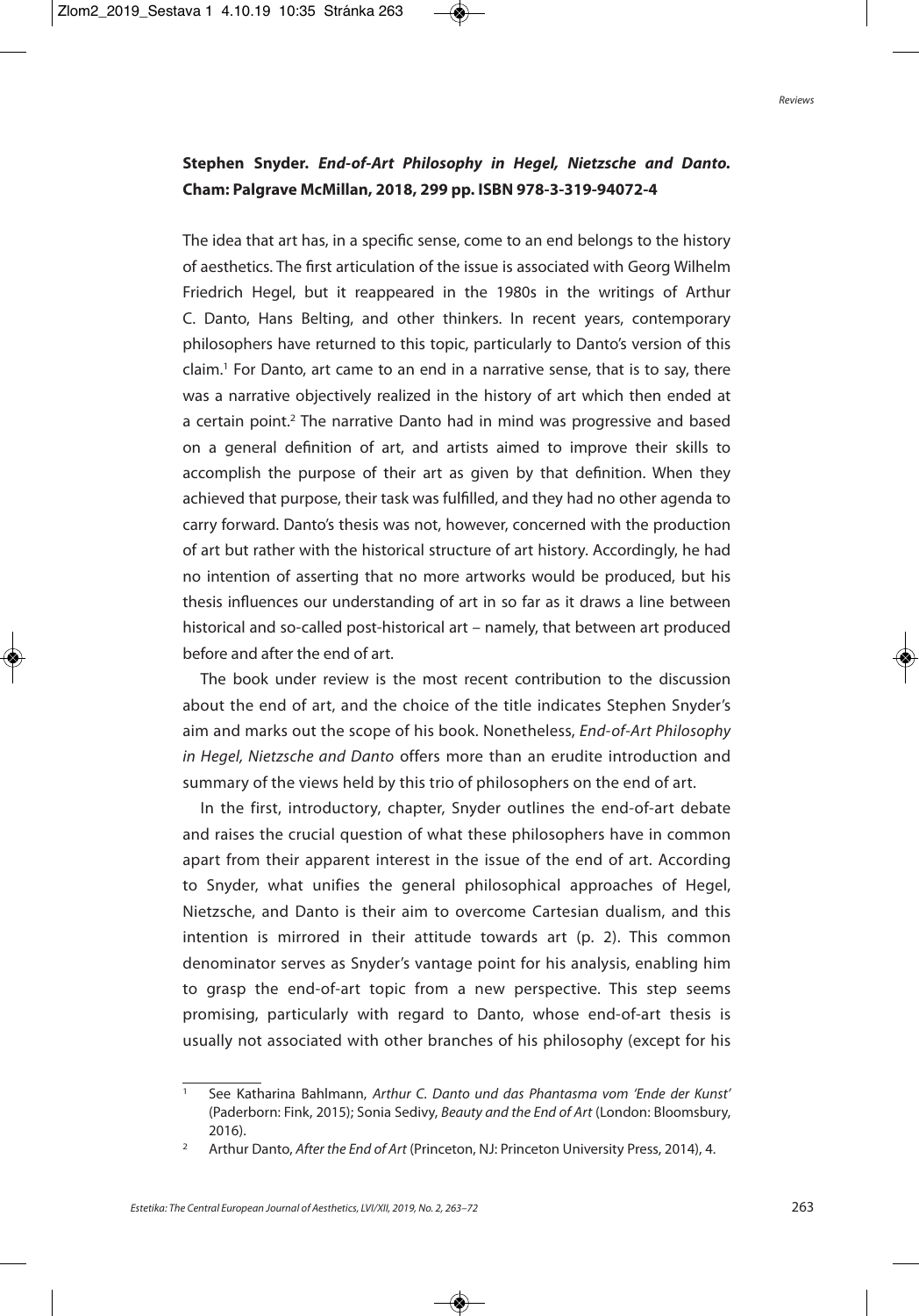philosophy of history). <sup>3</sup> Yet, Snyder isolates another purpose of his book: he aims to propose an alternative narrative of twentieth-century art which can cover and explain the profound changes in the art of this time but without an assumption that art has come to an end (p. 3). Consequently, Snyder sets two main goals for his speculation. First, he seeks to clarify what meaning each of these thinkers ascribed to the notion of the 'end of art', and second, he attempts to introduce and defend an alternative model to explain twentieth-century art based on a concept proposed by the art historian Ernst Hans Gombrich.

While the first chapter serves as an introduction to the topic and the book as such, in the second chapter Snyder examines the first key figure from the title, Hegel, and the question of the significance of his view regarding the end of art. Hegel's philosophy forms a coherent system, and this fact determines the way its particular topics – art included – are interpreted: the notion of the end of art is integral to the whole of Hegel's philosophy, and it is not possible to discuss it without considering the principles on which the system is based. Snyder, accordingly, interprets the end-of-art thesis in the light of Hegel's notion of the absolute, emphasizing Hegel's dialectic attitude as expressed by the term 'sublation' (Aufhebung). He defines the absolute as a mode of consciousness while stressing those aspects of the absolute which contribute to the problem of overcoming the subject-object opposition. Following selected interpreters, Snyder characterizes absolute knowledge as the subject-object unity which is achieved through the dialectical process (through sublation).

Snyder makes an effort to paint a larger picture of Hegel's ideas about art. To do so, he describes Hegel's distinction between three stages of art – namely between symbolic, classical, and romantic art. But rather than going into details and connecting these three stages with Hegel's system of art, Snyder considers mainly those aspects which contribute towards understanding the end of art. Art reaches its perfection in its classical form because here it serves as the most suitable form of expressing the spirit. Accordingly, Snyder pinpoints the end of art as the moment when classical art transitions to romantic art, as it is at this point that its ability to perfectly serve the spirit is lost. Concerning Hegel's metaphysics, art is not the only means for expressing the spirit; it shares its purpose with religion and with philosophy in that all three are linked through

The problem of the relevance of Danto's philosophy of history for his philosophy of art is emphasized for example by David Carrier, Noël Carroll, and Lydia Goehr. See David Carrier, 'Danto and His Critics: After the End of Art and Art History', History and Theory 37 (1998): 1–16; Noël Carroll, 'The End of Art?', History and Theory 37 (1998): 17–29; Lydia Goehr, 'Afterwords: An Introduction to Arthur Danto's Philosophies of History and Art', History and Theory 46 (2007): 1–28.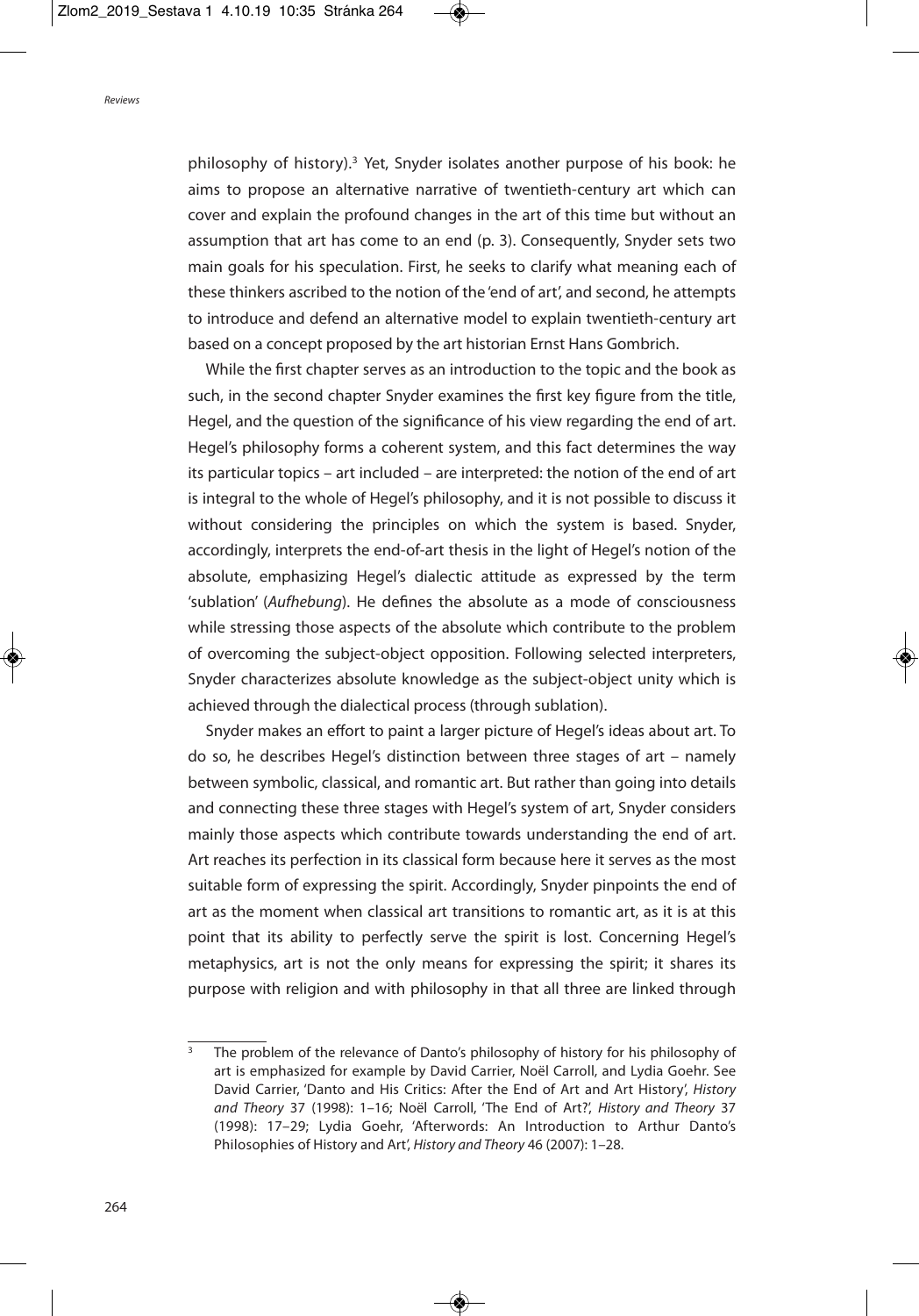their preoccupation with truth. Snyder emphasizes that art and religion are subordinate to philosophy, and that this fact presupposes the possibility of the consumption of art as the ideal form of expressing the spirit.

What is quite surprising, however, is Snyder's step to widen the scope of this chapter and embrace Immanuel Kant's reflection on the beautiful, the sublime, and the ugly. Snyder's comparison of Kant's ideas on these phenomena with Hegel's triad of art forms – symbolic, classical, and romantic – is meant to provide readers with a deeper insight into Hegel's thinking and reveal its originality in a broader context of idealist and pre-idealist philosophy. From the perspective of overcoming dualism, his choice to relate Hegel's conception of art forms to Kant's ideas presented in his Critique of the Power of Judgement makes more sense. Snyder understands Hegel's philosophy as a reply to Kant's critical project in the sense that Hegel aimed to resolve the problem of overcoming the subject-object opposition left in Kant's philosophy using the principle of unifying spirit.

In the third chapter, Snyder examines Nietzsche and his philosophical writings, claiming that his end-of-art theory constitutes the opposite of Hegel's. However, the first problem with Nietzsche's version of the thesis which Snyder addresses results from the character of Nietzsche's writings. Contrary to Hegel, Nietzsche did not approach this topic systematically, and therefore there is no other option than to abstract the notion from the larger body of Nietzsche's work – this fact necessarily determines Snyder's analysis. Instead of a systematic study, he traces the theme of the end of art throughout different periods of Nietzsche's philosophy. In each of the four periods which Snyder – following Julian Young – identifies, Nietzsche understands the end of art differently because his attitude towards art as such has been evolving as well.

Moreover, Nietzsche does not reserve the term 'art' only for the skill or activity of an artist, but he relates it to general human creativity. Accordingly, Snyder – on this occasion following Danto – distinguishes between two meanings of the term 'art': we can think of art in a narrow or a wide sense while the wider sense derives from the narrow one. The term 'art' in its narrow sense refers to the skill, or creativity, of an artist as well as to the works that are produced, and therefore it is possible to say that this sense corresponds to our understanding of art as an artist's product. Contrary to this, art in the wider sense describes a creative aspect of our everyday activities. The end-of-art thesis, however, applies only to art in the narrow sense. In his early phase, as represented by The Birth of Tragedy and Wagner at Bayreuth, Nietzsche discusses the loss of art and religion in Western civilization, and this leads Snyder to locate Nietzsche's first end of art, which is linked to the concept of myth and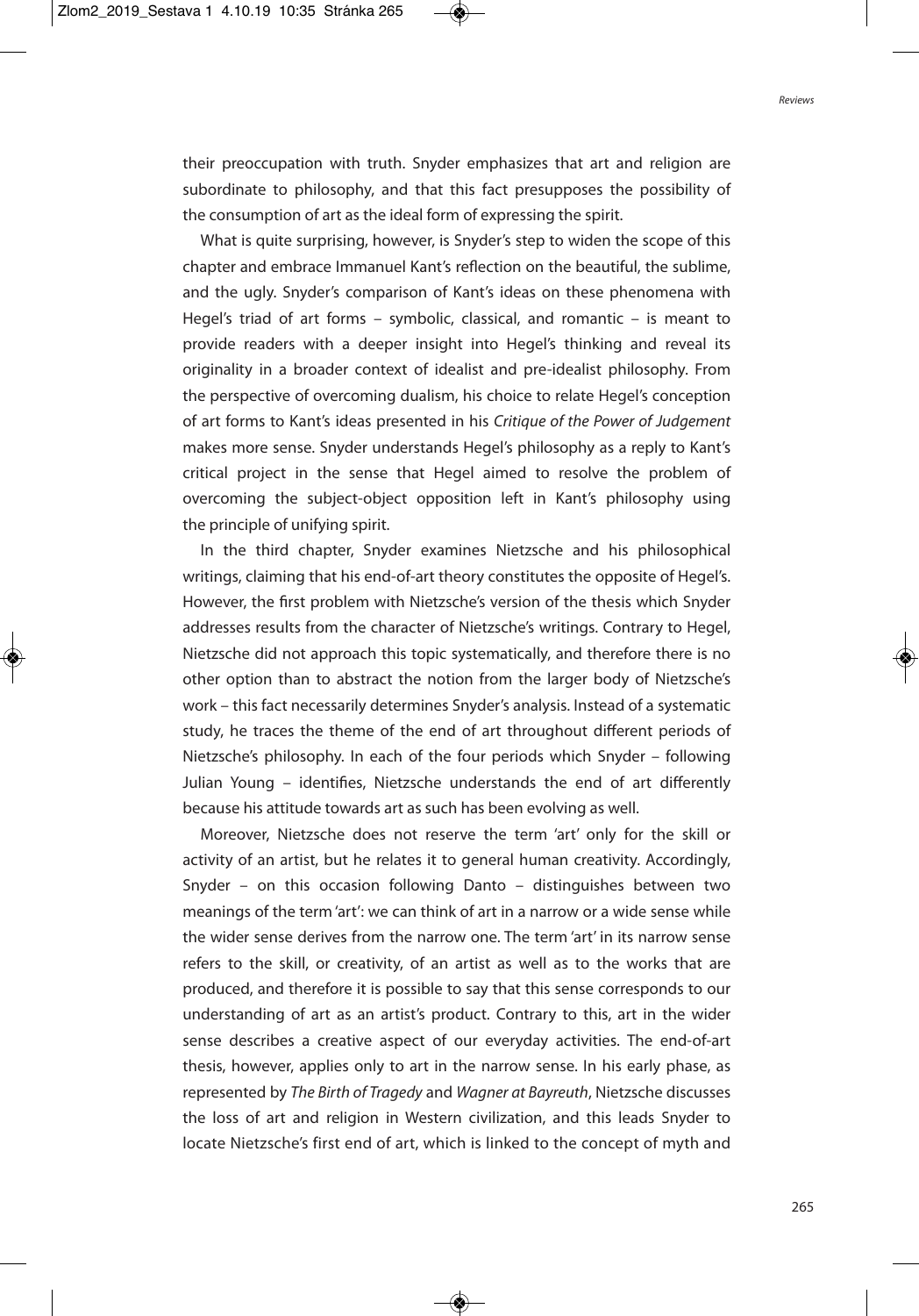its restoration through Richard Wagner's music. Although the genius of Wagner raises hopes of a return of an authentic art experience and therefore to a state of the healthy society, according to Snyder, Nietzsche believes that the metaphysical grounds of art are in danger and therefore concerns about the end of art are justified. In the second stage of his writings, in the book Human, All Too Human, Nietzsche predicts the end of art because it blocks the way to truth and prevents humanity from further advancement. This diagnosis goes hand in hand with his denial of all myths as well as with his observation of the strengthening role of science. The scientific mind has overshadowed other skills and therefore blocked artistic creation. However, science is seen as a kind of salvation which enables truth to be revealed. Art thus has to end in order for truth to be saved. The third stage of Nietzsche's philosophy provides us only with an implied account of the end of art, which Snyder identifies in the struggle to overcome language with the result that new linguistic schemata will replace the old ones. On the one hand – and Snyder refers to Zarathustra in this context – there are things words can no longer express but, on the other hand these ideas need to be articulated. Zarathustra, accordingly, is looking for a creative principle to overcome this tension. The end of art corresponds with the end of these old schemata. In the final stage, Nietzsche rejects science, which formerly served as an alternative to art and religion, thus realizing that his philosophical position needs a creative principle to remain defensible. At this stage, Nietzsche returns to art, which can help humanity to overcome linguistic frameworks. Snyder, aware of the fragmentary nature of Nietzsche's attitude towards the end of art, relates it to his more general ideas about humanity and points out its specific character. On the one hand, art cannot serve to shield humanity from existential dread any longer, but on the other, people still have a hunger for what art formerly provided. This tension, considered to be basis for several of Nietzsche's texts, illuminates the presence of an end-of-art motif.

Given the purpose of Snyder's book, it is necessary to turn to the question of Nietzsche's contribution to the overcoming of dualism. However, Nietzsche does not provide us with a concrete solution in that he, according to Snyder, rejects the division as such. Since there is no positive insight into the problem but rather only a denial of its existence, Snyder's decision to include a discussion of Nietzsche's philosophy is a bit surprising in light of his mission to prove that all three philosophers aim to overcome dualism. But more on this later.

The primary purpose of the fourth chapter is to investigate Arthur C. Danto's claim that art in a narrative sense came to an end and freed itself from any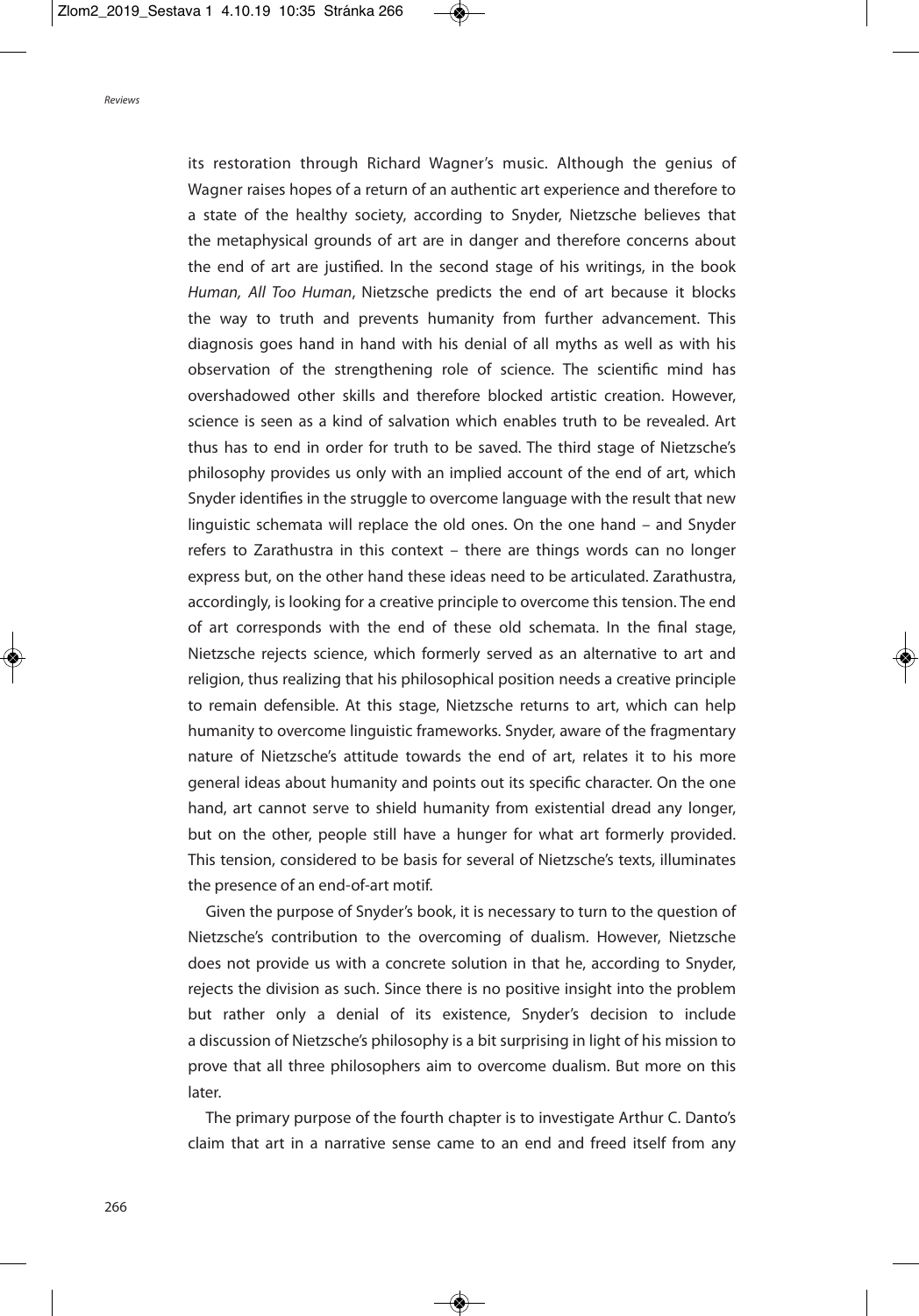'master narrative'. As in the previous cases, this chapter takes into consideration texts which, at least after a brief survey, do not seem to contribute to the topic of the end of art. But, as Snyder rightly observes, these texts – and the book The Body/Body Problem, in particular – illuminate Danto's opinions on art. Before I proceed to details of Snyder's interpretation of Danto's account, I would like to recognize that Snyder steps out of the sphere of the philosophy of art and takes Danto's writings on different topics (action, history, knowledge, and so on) into consideration. I agree with him that these texts can actually shed new light on the art-philosophical issues to which Danto and others before and after him paid systematic attention (I have in mind questions with regard to definitions of art, beauty, and, of course, the end-of-art thesis).

The thesis that even Danto sought to overcome Cartesian dualism determined Snyder's choice of relevant literature as well as the structure of his explication. Therefore, his investigation includes an analysis of Danto's reflections on the question of body and mind. Danto's treatment of this topic is tied to the general characteristics of his philosophy, that is to say, to his emphasis on representation. According to Snyder's interpretation, Danto assumes that it is through representations that we experience the world, and that a narrative description can transform how a particular event is experienced. This thought has consequences for several branches of Danto's philosophy. Regarding the mind–body problem, Snyder identifies Danto's philosophical position as 'representational materialism' and observes that, for Danto, we as human beings are both inside and outside of the world at once, and representation serves as a mediator between language and the world. Danto occasionally refers to his notion of a person understood as a representation and a text which goes hand in hand with representational materialism. Similarly, the artwork is for him a materially embodied representation, and this enables Danto to compare artworks to human beings. The parallel between the two is quite simple: whereas human beings have their mind and body, artworks have their meaning (mind) embodied in a material (body).

Danto's ideas on the mind–body problem also pervade Snyder's analysis of Danto's account of the philosophy of history, which is seen from the perspective of the problem of 'other minds': our access to the mind of another person is always mediated through a representation such as language or art. Similarly, we cannot take the view of a mind from another era but, as Danto claims, we are not forced to do so. To understand historical events, we are even better equipped than people living through these events because we have the advantage of a temporal distance. A past event can cause a new event in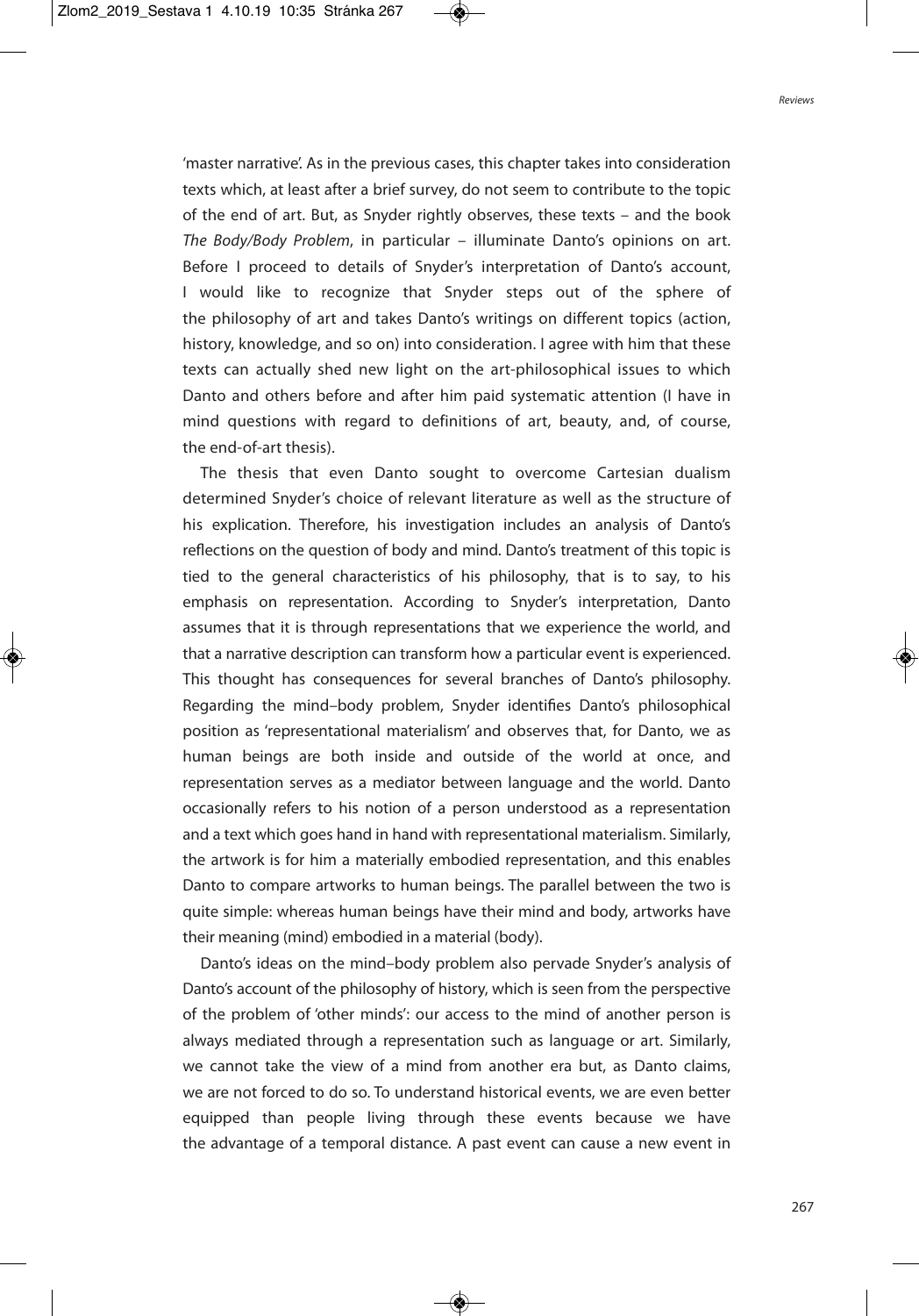the future, and therefore the new event should be integral to the interpretation of the past event.

But of course, the main topic of this chapter is the question of the end of art to which Snyder relates the issues described above. Concerning art as such, Snyder gives an account of Danto's ontology of art, that is to say, his definition of art as embodied meaning. This definition, originally articulated in Danto's After the End of Art, has been recently extended by adding the new necessary condition of 'wakeful dreams' in the book What Art Is. <sup>4</sup> This condition aims to capture the skill of the artist which is responsible for the reaction of the audience. The artist creates an illusion, or an appearance, which leads a viewer to a certain emotional response. Snyder, aware of this change, attempts to consider it at least partially – he claims that he will further address this topic (p. 154). However, I did not succeed in finding where exactly he does so. Concerning the entirety of the text, this omission is not a serious one.

In Danto's writings, there is a bond between his ontology of art and his end-of-art thesis. Not only is he interested in the structure of the definition of art, that is to say, in its defining conditions, but he focuses on the reformulation of the question about the essence of art and the historical circumstances of it, and his observation of these historical circumstances leads him to the idea of the end of art. Danto's encounter with Andy Warhol's Brillo Boxes initiated a profound shift in his philosophical understanding of art, especially with regard to the problem of the definition of art and his thinking about art coming to an end. Since Brillo Boxes were perceptually indiscernible from their real supermarket counterparts, they required another philosophical treatment to differentiate one from the other. The task was to explain why only one of these should be considered a work of art. Snyder stresses Danto's conclusion that this need for a reformulation of the initial question means the end of art because art has freed itself from the philosophical burden of capturing its essence in a definition. This claim that art has lost its philosophical dimension, or that it has lost its ability to philosophize, forms the target of the last chapter of Snyder's book.

The final chapter differs significantly from the previous ones in several ways. Whereas up to this point Snyder focuses on interpreting philosophical texts and remarks regarding art and artworks are rare, in this chapter he provides an in-depth examination of the situation in the twentieth-century artworld. The most significant difference, however, lies in the fact that the previous parts were mostly interpretative, while this final one aims to introduce an original

Arthur Danto, What Art Is (New Haven, CT: Yale University Press, 2013).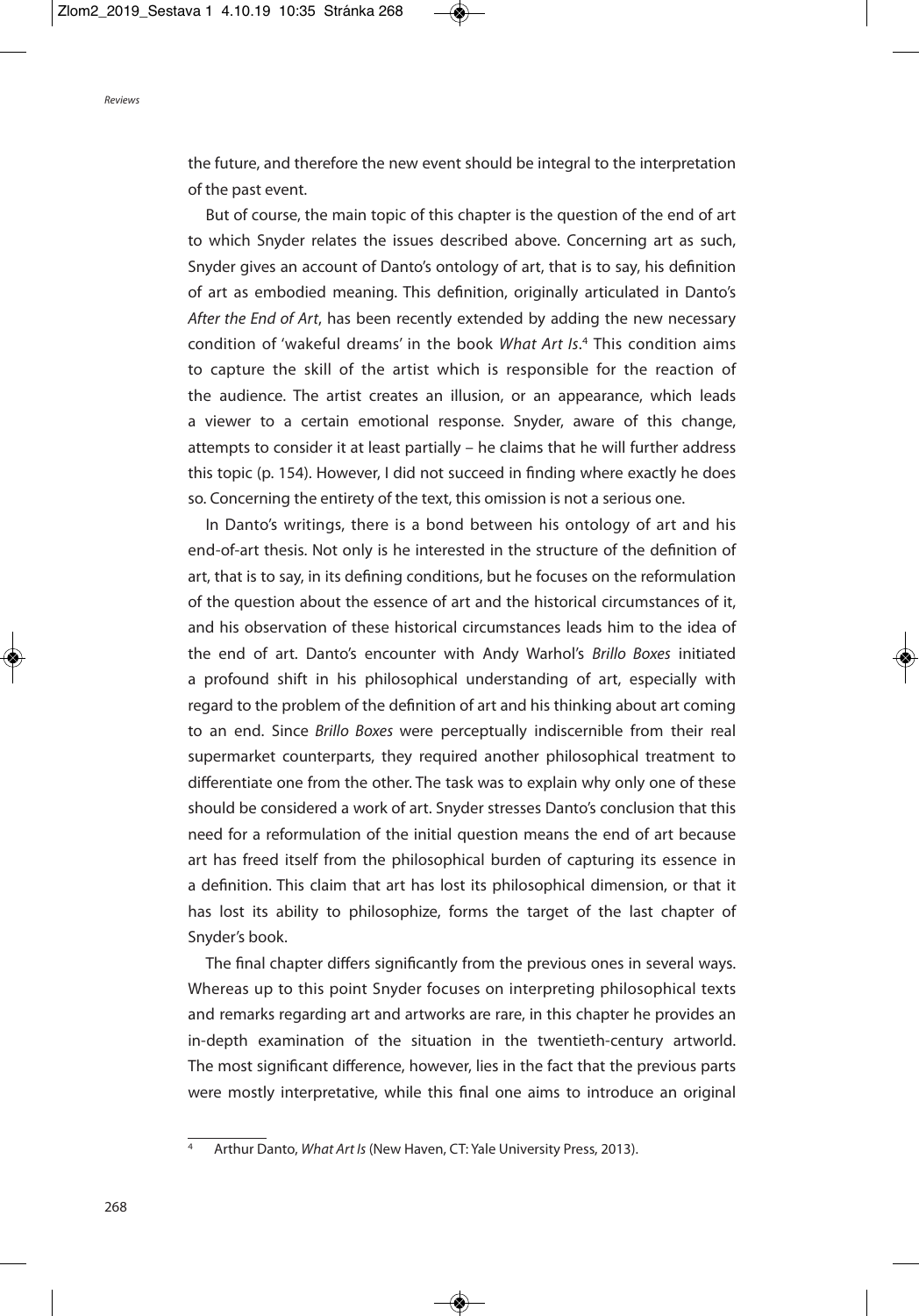contribution to the explanation of twentieth-century art. For this reason, the chapter needs to be read differently from previous ones.

Behind Snyder's deliberation, there is his assumption that Danto was wrong about his conclusion that art has come to an end. Following Noël Carroll's criticism presented in his essay 'The End of Art, and the Orientational Narrative', Snyder insists that the progress of art did not necessarily end with Pop Art and that art has not fundamentally changed. This assumption is based on Snyder's (and Carroll's) inference that Danto did not succeed in demonstrating that art is no longer philosophical. Snyder, however, seems to take a further step in that he believes that art – even contemporary art – has a philosophical capacity. His account relies on the term 'problem-solving structure'. This term refers to the capacity which Snyder ascribes to art and which is based on his understanding of philosophy. He characterizes philosophy as a problemsolving process, and it is this mechanism that art uses to formulate its selfdefinition. In this context, he outlines his polemic target, which is Danto's attitude towards the philosophical dimension of art. Snyder agrees with Danto on the self-definition, but their opinions diverge about the loss of this philosophical dimension, and about the handing over of the question to philosophy. For Snyder, art is not free from philosophical issues because it still has to face new challenges and find solutions to them. Moreover, this philosophical dimension is embedded in the character of art in a way that is integral to its structure. This ability is, in consequence, responsible for the progress of art and prevents it from coming to an end.

Snyder looks for theoretical support for his statement to Gombrich's book Art and Illusion. But Snyder's adoption of Gombrich's ideas is not so straightforward. To support his argument for the problem-solving nature of art, Snyder considers Jürgen Habermas's notion of the self-criticism of modernism and his communication theory which Snyder uses in two ways: first, to criticize Danto's end-of-art thesis, and second, to draw on its ascription of a communicative aspect to art. Although Danto and Habermas describe the same period of art and society, they arrive at different conclusions. Habermas does not interpret the major break in the history of modernism in terms of its ending but rather as its transformation into postmodernism. In this explanation, Snyder finds a certain continuity of art practice. Moreover, there is a second aspect: the accent on communication in Habermas's writings corresponds with Snyder's notion of the problem-solving structure of art in that both ascribe to art the power to convey meaning.

Snyder relates the idea of meaning to the problem of continuity and draws on Gombrich's Art and Illusion to specify the kind of continuity which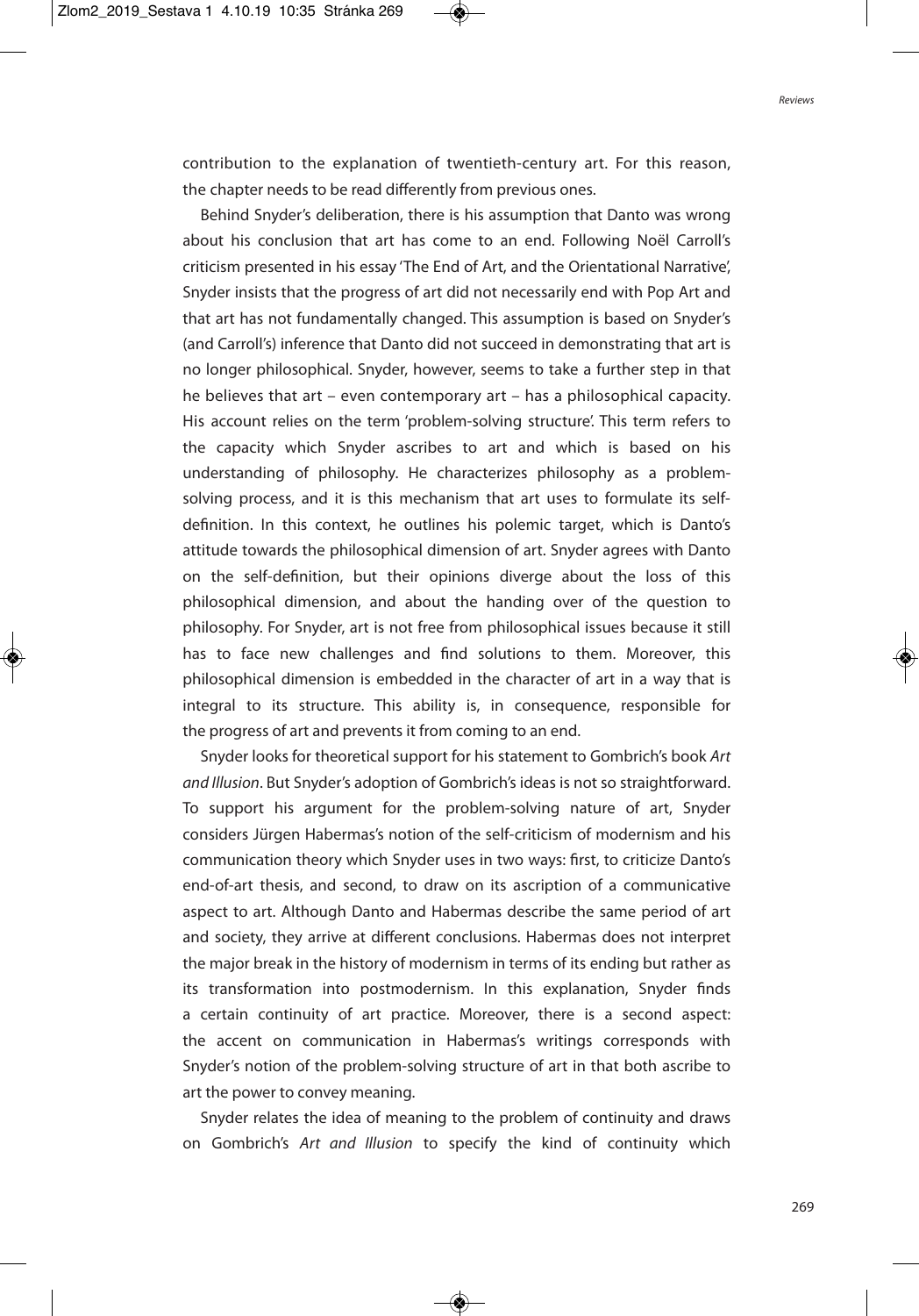determines the character of art. The continuity in question does not mean a succession of different art forms, but a process with an internal logic. It is true that Gombrich is concerned with the progress of representational art, yet Snyder argues that Gombrich's findings can be applied to abstract art as well. Although he agrees that representational art has ended, this does not necessarily lead to the conclusion that non-representational art has come to an end too as long as we could claim that there is an internal logic that drives art and which has nothing to do with representation. Instead of following Gombrich's notion of'making and matching', Snyder replaces it with his concept of the problem-solving structure which is not tied to mimetic representation.

To sum up, Snyder adopts Gombrich's idea of progress as well as Habermas's idea of the communicative dimension of art, and he relates both to Danto's definition of art. To prevent art from coming to an end, Snyder incorporates his notion of the problem-solving structure into the definition of art by adding one condition to Danto's definition. The artwork is an embodied meaning but what also has to be embodied is the problem-solving structure (p. 266). Accordingly, since there is an unlimited number of problems art can deal with, it cannot in principle come to an end.

In the final paragraph, Snyder returns to the issue of overcoming dualism and seeks to propose what Hegel, Nietzsche, and Danto have in common regarding this question: all three philosophers find a solution in transformation of a kind. Nietzsche reflects on the transformation of the harsh reality of human existence into beauty; Danto discusses the transfiguration of commonplace objects into artworks; and, finally Hegel provides us with complex dialectics based on the unifying principle of the spirit.

At the beginning, I stated the two goals Snyder aims to fulfil in his book: to examine the end-of-art theories of Hegel, Nietzsche, and Danto from the point of view of overcoming dualism, and to propose an alternative to Danto's narrative of the end of art. Already the formulation of these two goals indicates that Danto is the most important of the three figures. Danto's centrality becomes more and more apparent throughout the reading, as Snyder refers to Danto frequently even in the chapters devoted to Hegel and Nietzsche. For example, concerning Nietzsche, Snyder adopts Danto's distinction between the narrow and wide sense of art (p. 89) and similarly in the opening paragraph to the section dedicated to Hegel, Snyder refers to the anthology The Death of Art where Danto's essay 'The End of Art' was published. The dominance of Danto in the book is, of course, not necessarily problematic and may even be welcome by people interested in analytical philosophy. Snyder has proven his erudition and ability to explain the position of each of the analysed philosophers, and he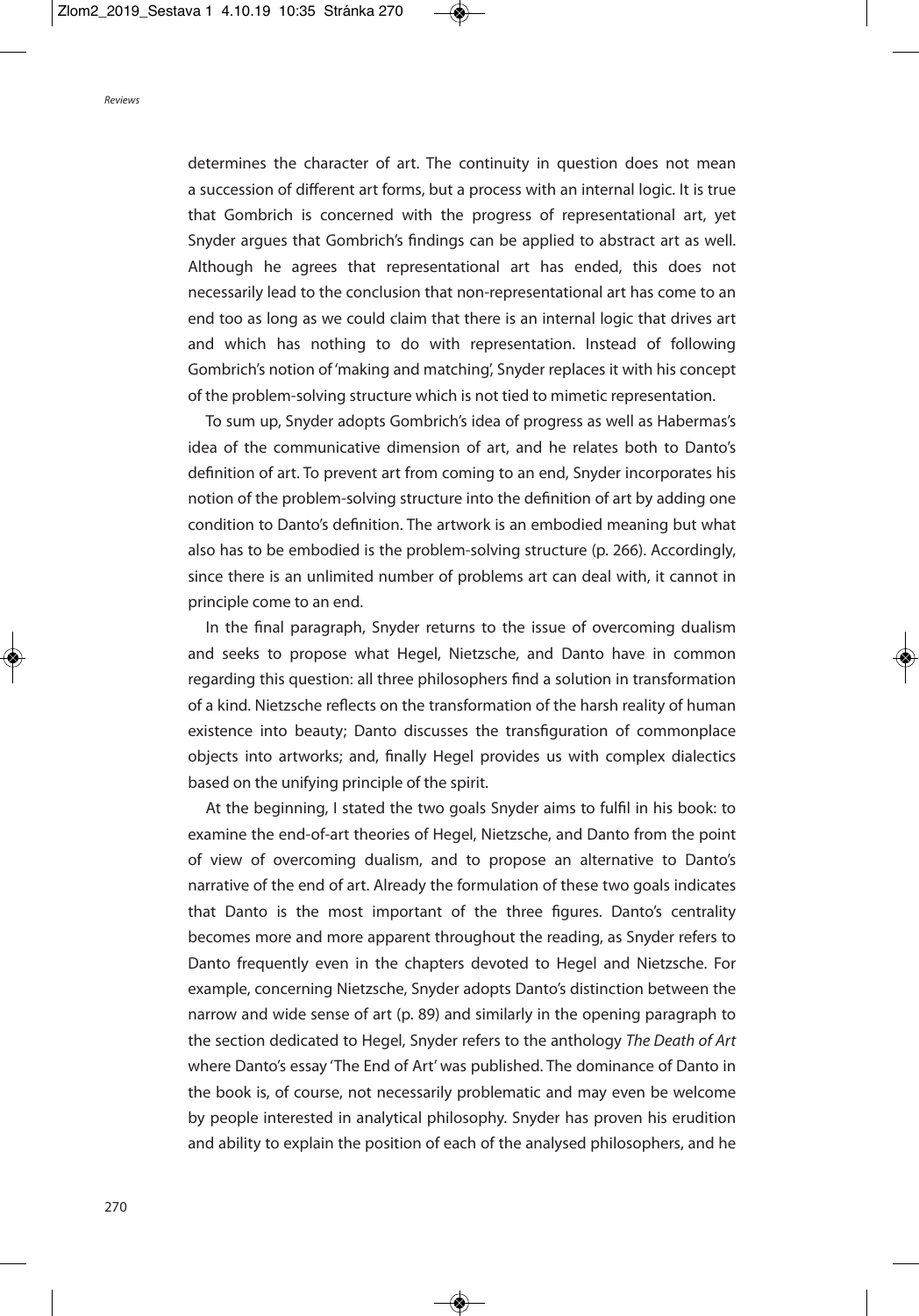definitely fulfils the first stated task by clarifying what meaning these thinkers ascribed to the end of art. Snyder's claim that all three philosophers aim to overcome the dualism brings a fascinating insight into the issue of the end of art. Perhaps, it would be worth comparing the way each of the thinkers aims to overcome the dualism in more detail. As I have already outlined above, Nietzsche's position in this discussion is unclear, since Snyder himself concluded that Nietzsche's contribution to overcoming the dualism consists in his denial of the subject-object opposition (p. 137). Accordingly, the treatment of Nietzsche in this context might be considered problematic.

Snyder also proposes an alternative narrative in the final chapter and so it is possible to conclude that he has achieved his second goal as well. His condition of the problem-solving structure works for so-called conceptual art quite well, and Snyder's argumentation against the end of art based on this term is persuasive. Snyder focuses only on the art of the twentieth century and implicitly on the art of the twenty first century, but as follows from his discussion of Gombrich, it is possible to extend the reflection on art's problemsolving structure to the art of previous centuries. What might be open to objection is the fact that the condition of the problem-solving structure is not art-specific in that philosophy is also involved in solving problems. Snyder, as I have mentioned above, drew his inspiration for stipulating this condition from philosophy, so there seems to be a justified question of how art and philosophy differ. But since Snyder adopts the definition from Danto, he would probably refer to the condition of embodiment and the specificity of artistic media. Accordingly, Danto fulfils a double role in Snyder's text: on the one hand, the end-of-art thesis is a target of Snyder's criticism, on the other hand, Danto's definition of art provides Snyder with a basis which he enriches with the condition of the problem-solving structure. What is surprising is that Hegel and Nietzsche and their particular versions of the claim that art has reached its end disappear in this context, and Snyder does not consider them when defending his narrative. Similarly, he does not relate his new narrative to the problem of overcoming the subject-object dualism and therefore his position in the discussion is not specified.

Following what has already been said, Snyder's concentration on two different aims arguably posits a complication to the reader since the book oscillates between two topics that are not necessarily interconnected. Or, more precisely, it seems possible to divide the book into two parts: the first dealing with the explanation of Hegel's and Nietzsche's accounts of the end of art from the perspective of overcoming Cartesian dualism, and the second part which aims to explain Snyder's new narrative of twentieth-century art. From this point